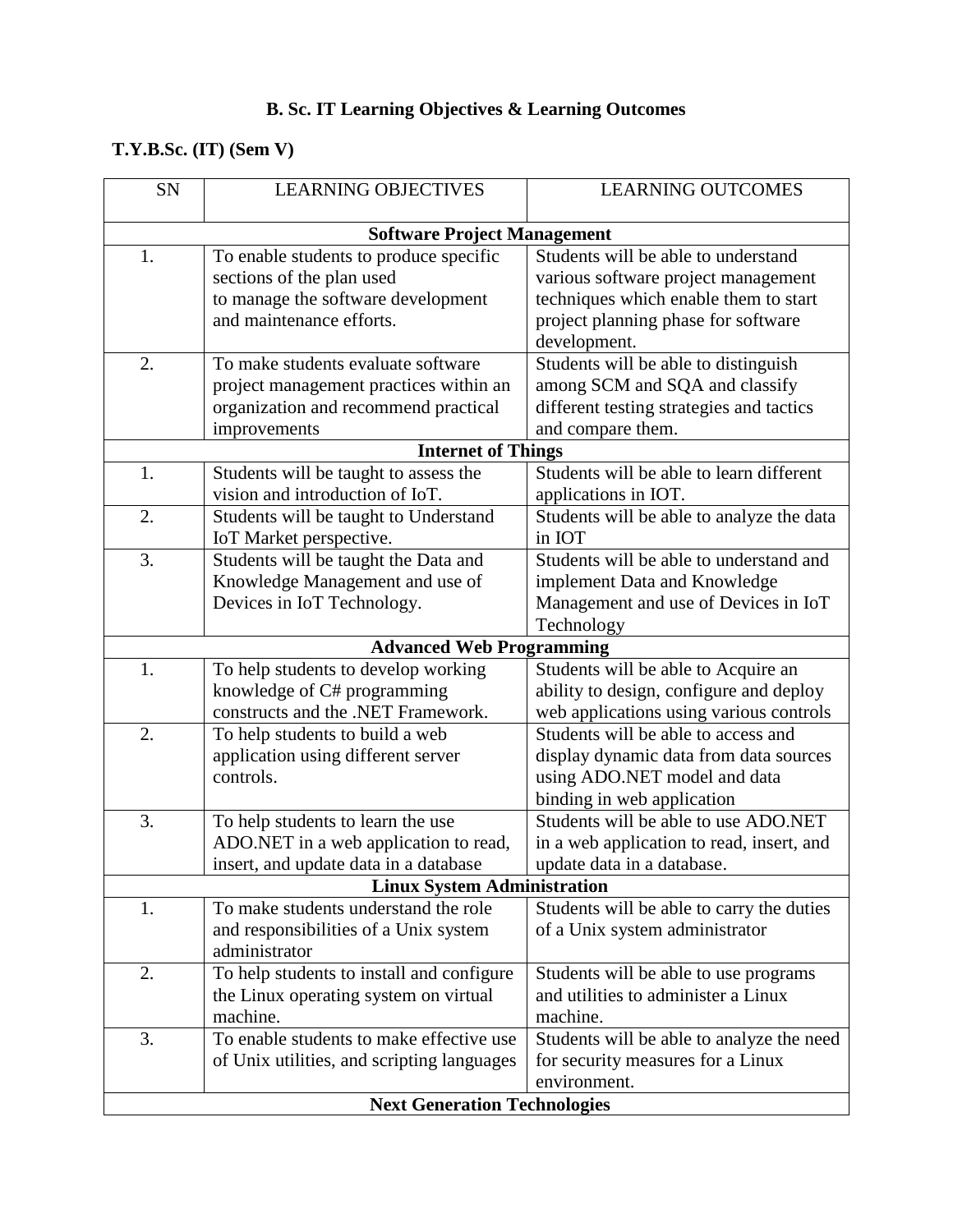| 1.                                  | To make students understand the           | Students will be able to understand the                                       |
|-------------------------------------|-------------------------------------------|-------------------------------------------------------------------------------|
|                                     | concept of next generation technologies   | concept of next generation technologies                                       |
|                                     | like big data, NoSQL with the concepts    | like big data, NoSQL with the concepts                                        |
|                                     | and implementation of MongoDB,            | and implementation of MongoDB,                                                |
|                                     | jQuery and JSON.                          | jQuery and JSON.                                                              |
|                                     | <b>Project Dissertation</b>               |                                                                               |
| 1.                                  | To enable students to develop deeper      | Students will be able to develop                                              |
|                                     | knowledge, understanding, capabilities    | different types of allocations on                                             |
|                                     | and attitudes in the context of the       | different platforms in different areas.                                       |
|                                     | programme of study.                       |                                                                               |
| 2.                                  | To make students learn to create          | Students will be able to create                                               |
|                                     | documentation using word processing       | documentation using word processing                                           |
|                                     | software.                                 | software.                                                                     |
| 3.                                  | To make students learn to create          | Students will be able to Understandand                                        |
|                                     | different UML diagrams by using Start     | create different UML diagrams by using                                        |
|                                     | UML and Online software.                  | Start UML and Online software.                                                |
| <b>Internet of Things Practical</b> |                                           |                                                                               |
| 1.                                  | To make students understand the           | Students will be able analyze and                                             |
|                                     | concepts of Internet of Things and able   | evaluate the data received through                                            |
|                                     | to build IoT applications.                | sensors in IOT.                                                               |
|                                     |                                           |                                                                               |
| 2.                                  | To make students learn the use of         | Students will be able to understand the                                       |
|                                     | Internet in Mobile Devices, Cloud &       | revolution of Internet in Mobile                                              |
|                                     | Sensor Networks.                          | Devices, Cloud & Sensor Networks.                                             |
|                                     |                                           | <b>Advanced Web Programming Practical</b>                                     |
| 1.                                  | To assist students to design and deploy a | Students will be able to create multi-                                        |
|                                     | dynamic data driven web applications in   | page web applications that involve and                                        |
|                                     | ASP.NET.                                  | demonstrate features such as flow                                             |
|                                     |                                           | control, the use of style sheets, state                                       |
|                                     |                                           | management, data access, data binding,<br>security, and data verification and |
|                                     |                                           | validation.                                                                   |
| 2.                                  | To make students understand the           | Students will be able to understand web                                       |
|                                     | debugging techniques using traces for     | application configuration and                                                 |
|                                     | faster application development.           | demonstrate the ability to manage basic                                       |
|                                     |                                           | configuration issues.                                                         |
|                                     |                                           | <b>Linux Administration Practical</b>                                         |
| 1.                                  | To enable students to install the Linux   | Students will be able to administer,                                          |
|                                     | operating system and configure            | configure and upgrade Linux systems                                           |
|                                     | peripherals.                              | running one of the three major Linux                                          |
|                                     |                                           | distribution families: Red Hat                                                |
|                                     |                                           |                                                                               |
| 2.                                  | To enable students to configure and       | Students will be able to write efficient                                      |
|                                     | maintain basic networking services.       | and effective scripts with                                                    |
|                                     |                                           | documentation.                                                                |
|                                     |                                           | <b>Next Generation Technologies Practical</b>                                 |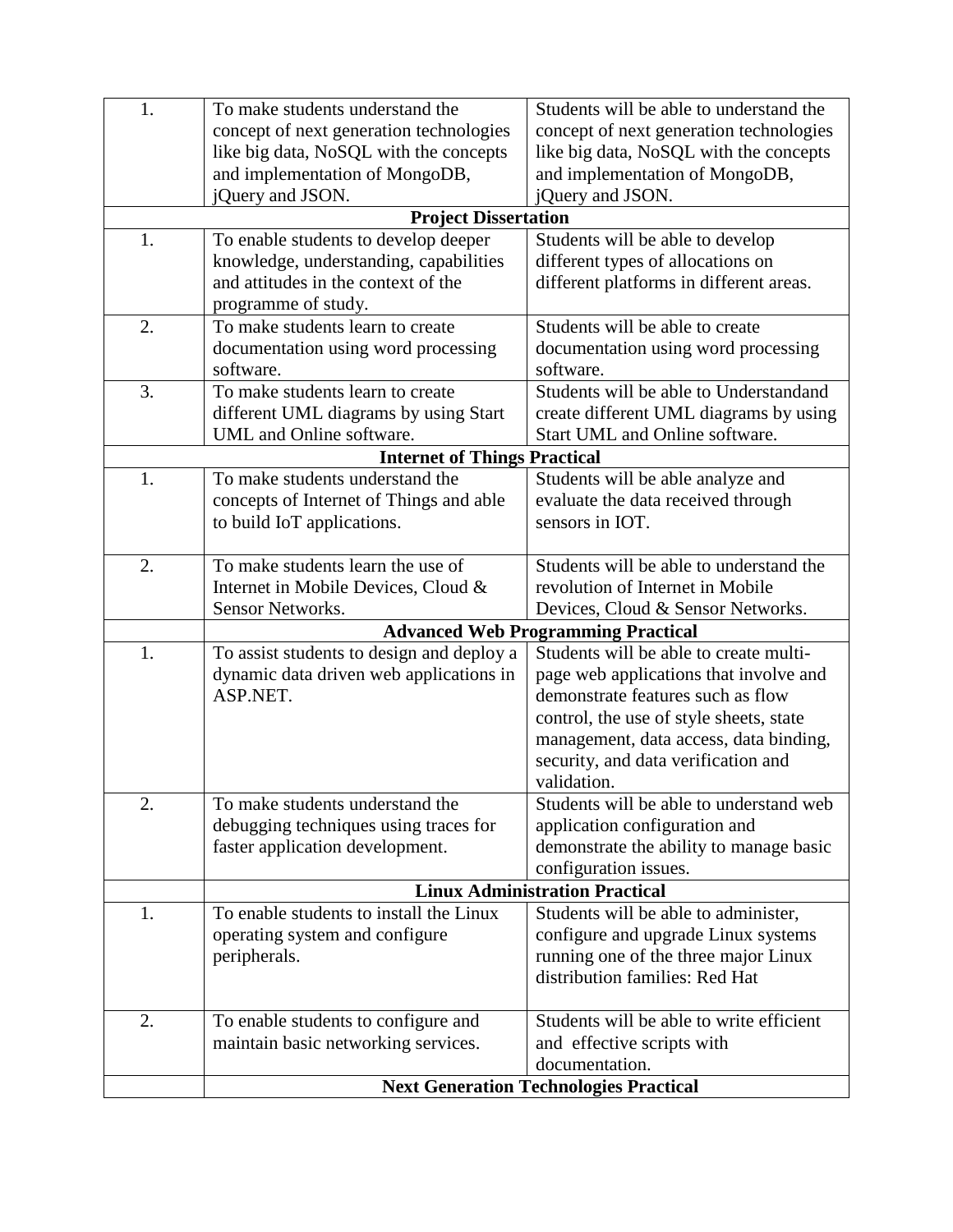| 1. | To make students learn NoSQL with<br>document-oriented database, MongoDB.                                                   | Students will be able to learn NoSQL<br>with document oriented database,<br>MongoDB.                                            |
|----|-----------------------------------------------------------------------------------------------------------------------------|---------------------------------------------------------------------------------------------------------------------------------|
| 2. | To make students understand <i>jQuery</i><br>and JSON features to efficiently develop<br>web pages and their functionality. | Students will be able to understand<br>jQuery and JSON features to efficiently<br>develop web pages and their<br>functionality. |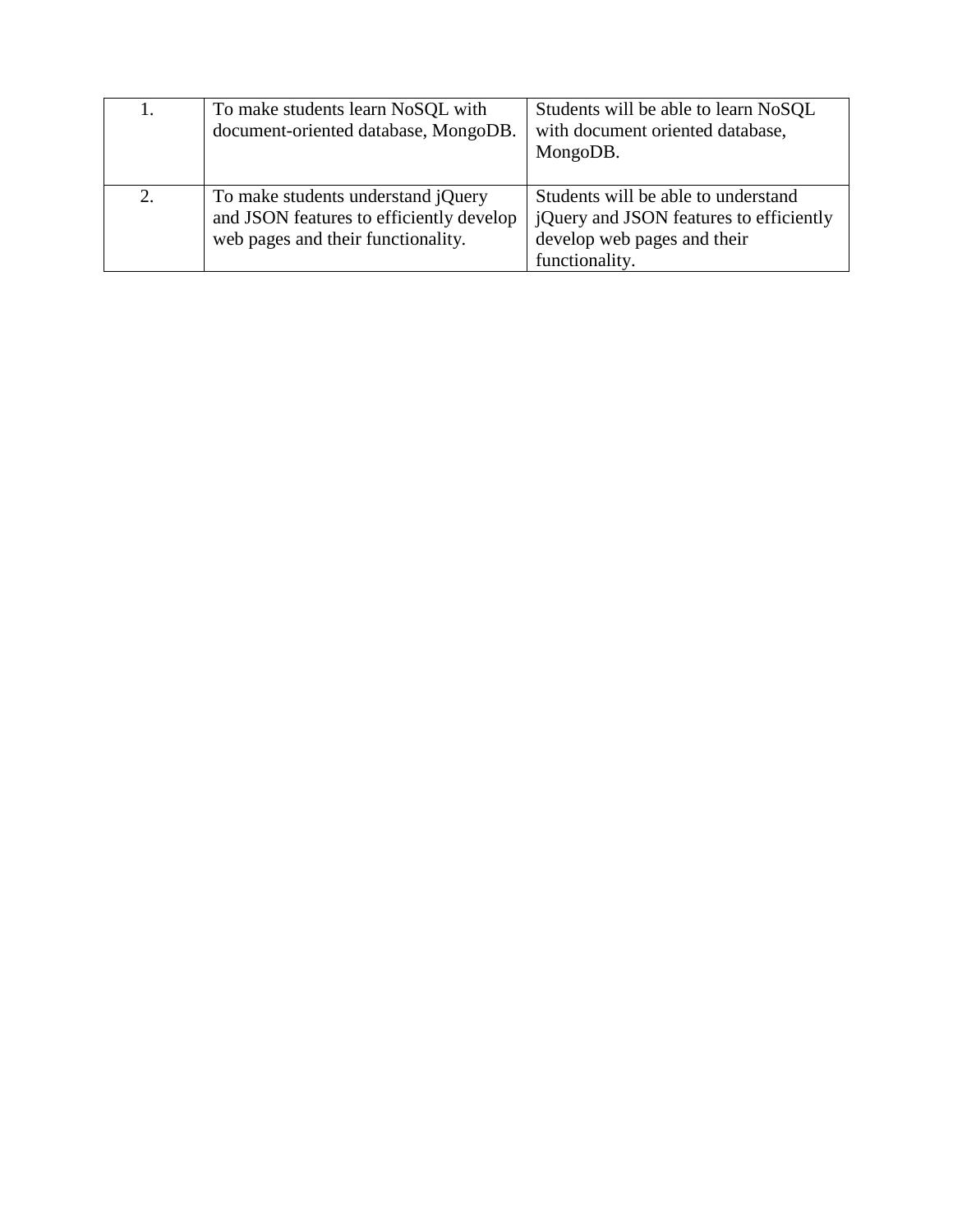## **T.Y.B.Sc. (IT) (Sem VI)**

| SN                                | <b>LEARNING OBJECTIVES</b>                  | <b>LEARNING OUTCOMES</b>                            |  |
|-----------------------------------|---------------------------------------------|-----------------------------------------------------|--|
| <b>Software Quality Assurance</b> |                                             |                                                     |  |
| 1.                                | To make students understand quality         | Students will be able to investigate the            |  |
|                                   | management processes distinguish            | reason for bugs and analyze the                     |  |
|                                   | between the various activities of quality   | principles in software testing to prevent           |  |
|                                   | assurance, quality planning and quality     | and remove bugs.                                    |  |
|                                   | control.                                    |                                                     |  |
| 2.                                | To make students understand the             | Students will be able implement various             |  |
|                                   | importance of standards in the quality      | test processes for quality improvement,             |  |
|                                   | management process and their impact on      | Design test planning and manage the test            |  |
|                                   | the final product.                          | process.                                            |  |
| <b>Security in Computing</b>      |                                             |                                                     |  |
| 1.                                | To make students understand and learn the   | Students will be able identify information          |  |
|                                   | basic concepts related to security in field | security goals, classical encryption and            |  |
|                                   | of computers and networking                 | decryption techniques and acquire                   |  |
|                                   |                                             | fundamental knowledge related to                    |  |
|                                   |                                             | confidentiality, authentication and                 |  |
|                                   |                                             | integrity of data.                                  |  |
| 2.                                | To enable students to analyze packets in a  | Students will be able apply network                 |  |
|                                   | network to detect various security related  | security basics, analyze different attacks          |  |
|                                   | attacks.                                    | on networks and evaluate the                        |  |
|                                   |                                             | performance of firewalls and various                |  |
|                                   |                                             | security protocols.                                 |  |
|                                   | <b>Business Intelligence</b>                |                                                     |  |
| 1.                                | Students will be taught to identify the     | Students will be able identify the major            |  |
|                                   | major frameworks decision support           | frameworks decision support systems                 |  |
|                                   | systems (DSS) and business intelligence     | (DSS) and business intelligence (BI).               |  |
|                                   | (BI).                                       |                                                     |  |
| 2.                                | Students will be taught to learn the        | Students will be able to understand the             |  |
|                                   | foundations, definitions, architecture and  | foundations, definitions, architecture and          |  |
|                                   | capabilities of DSS and BI.                 | capabilities of DSS and BI.                         |  |
|                                   |                                             | <b>Principles of Geographic Information Systems</b> |  |
| 1.                                | Students will be taught knowledge and       | Students will be able to understand basic           |  |
|                                   | skills as well as the expertise and         | principles of GIS, techniques and real              |  |
|                                   | independence necessary for management       | world applications.                                 |  |
|                                   | of projects in Geographic Information       |                                                     |  |
|                                   | Systems.                                    |                                                     |  |
| 2.                                | To enable students to acquire transferable  | Students will be able to gain knowledge             |  |
|                                   | and employable skills in GIS and remote     | of basic concepts of geography that are             |  |
|                                   | sensing.                                    | used efficiently and accurately in GIS              |  |
|                                   |                                             | technology.                                         |  |
|                                   |                                             | <b>IT Service Management</b>                        |  |
| 1.                                | To enable students to understand how an     | Students will be able to apply basic                |  |
|                                   | integrated ITSM framework can be utilized   | information technology service concepts             |  |
|                                   | to achieve IT business integration, cost    | to a current state of services using IT             |  |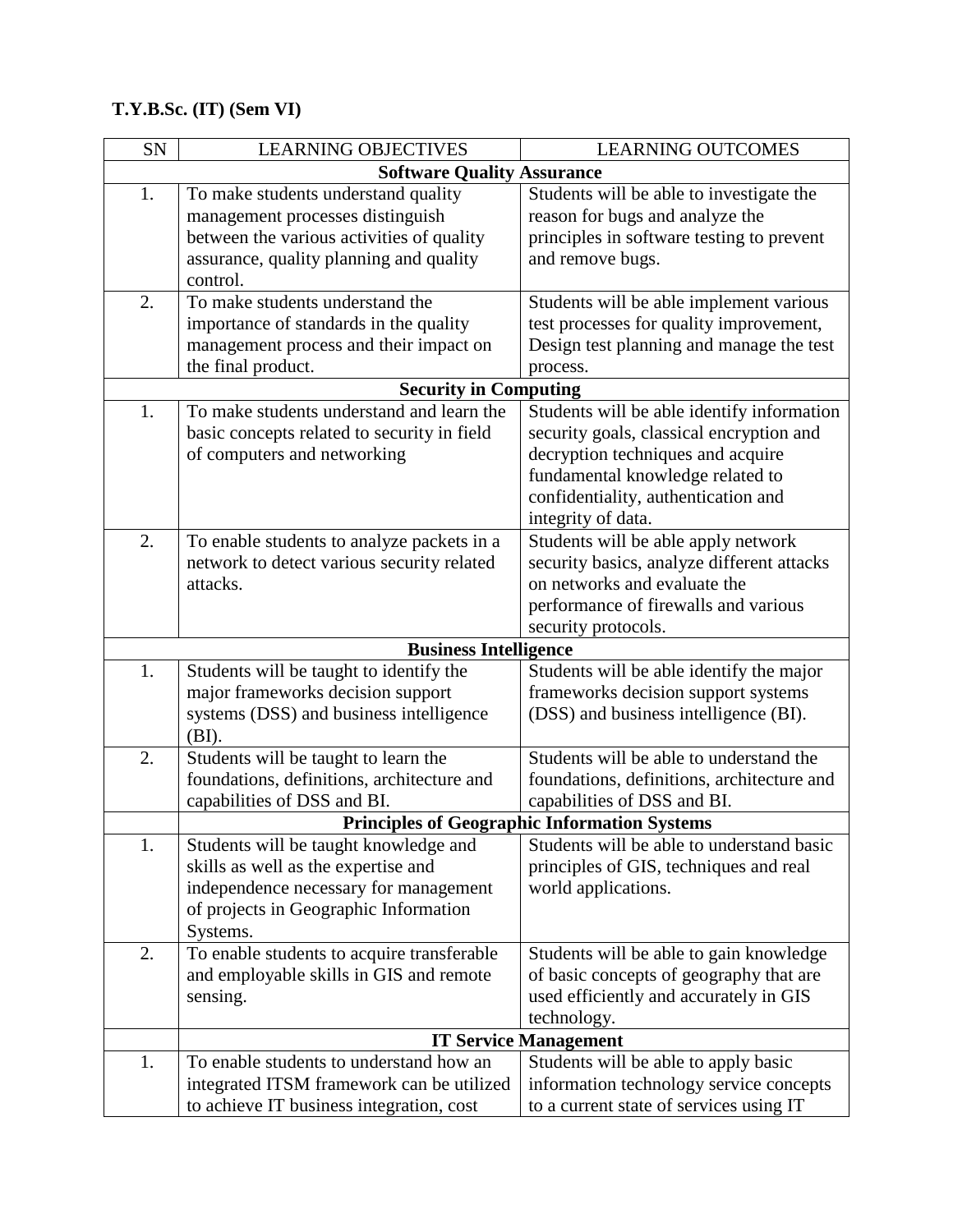|    | reductions and increased productivity.                                                                                                                                                    | Infrastructure library.                                                                                                                                                                           |
|----|-------------------------------------------------------------------------------------------------------------------------------------------------------------------------------------------|---------------------------------------------------------------------------------------------------------------------------------------------------------------------------------------------------|
| 2. | To assist students to learn the relationship<br>between Business Strategy, Operations<br>Strategy, Process Type, and the impact of<br>these on managerial decision making and<br>choices. | Students will be able to understand the<br>relationship between Business Strategy,<br>Operations Strategy, Process Type, and<br>the impact of these on managerial<br>decision making and choices. |
|    | <b>Project Implementation</b>                                                                                                                                                             |                                                                                                                                                                                                   |
| 1. | Students will be taught to manage the<br>scope, cost, timing, and quality of<br>the project at all times focused<br>on project success as defined<br>by project stakeholders.             | Students will be able to implement<br>project code using frontend and backend.                                                                                                                    |
| 2. | Students will be taught various test<br>processes for improving quality, design.                                                                                                          | Students will be able to implement<br>various test processes for quality<br>improvement, Design test planning and<br>manage the test process.                                                     |
| 3. | Students will be taught to prepare PERT<br>chart using WBS software.                                                                                                                      | Students will be able to create project<br>scheduling using Gantt chart and PERT<br>chart.                                                                                                        |
| 4. | Students will be taught to execute test<br>cases to find the errors in code and in an<br>application or website.                                                                          | Students will be able to execute project<br>by writing test cases and generate test<br>reports by inputting values.                                                                               |
|    | <b>Security in Computing Practical</b>                                                                                                                                                    |                                                                                                                                                                                                   |
| 1. | Students will be taught to simulate the<br>working of various security protocols on a<br>given topology                                                                                   | Students will be able to simulate the<br>working of various security protocols and<br>security devices.                                                                                           |
|    | <b>Business Intelligence Practical</b>                                                                                                                                                    |                                                                                                                                                                                                   |
| 1. | To make students learn implementation of<br>BI using various tools like SQL server,<br>Power BI and R tool.                                                                               | Students will be able to learn<br>implementation of BI using various tools<br>like SQL server, Power BI and R tool.                                                                               |
|    |                                                                                                                                                                                           | <b>Principles of Geographic Information Systems Practical</b>                                                                                                                                     |
| 1. | To help students to develop and implement<br>GIS projects in QGIS.                                                                                                                        | Students will be able to demonstrate use<br>of the data acquisition techniques, map<br>making, data analysis functions.                                                                           |
| 2. | To enable students to acquire knowledge<br>of map making skills, spatial data analysis<br>capabilities, data visualization techniques<br>etc                                              | Students will be able to acquire<br>knowledge of dealing data comes from<br>different sources.                                                                                                    |
|    |                                                                                                                                                                                           | <b>Advanced Mobile Programming</b>                                                                                                                                                                |
| 1. | Students will be taught the basics of<br>Android platform and get to understand the<br>application lifecycle                                                                              | Students will be able to install and<br>configure Android application<br>development tools.                                                                                                       |
| 2. | Students will be taught to develop mobile<br>applications using Android.                                                                                                                  | Students will be able to design and<br>develop user Interfaces for the Android                                                                                                                    |